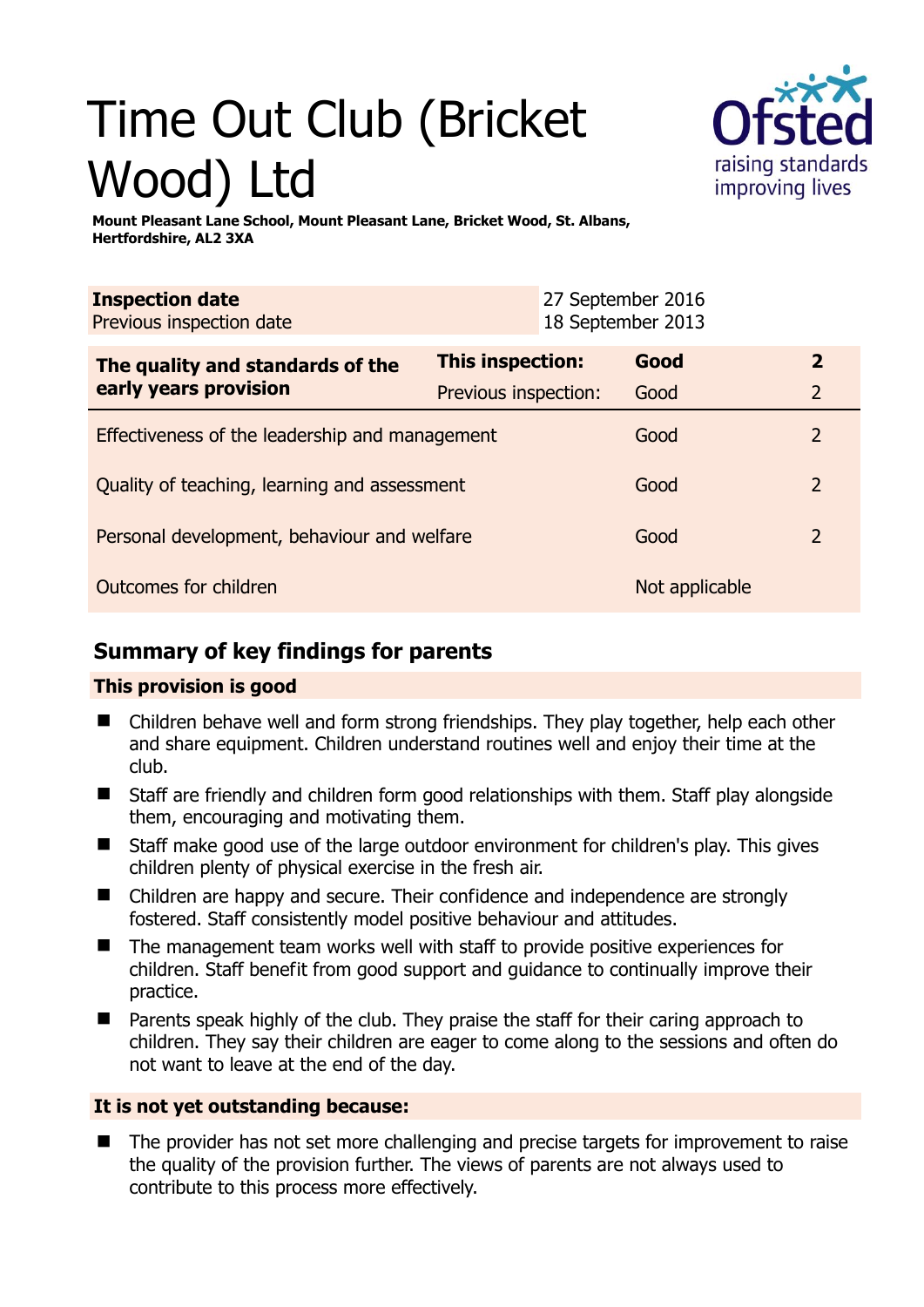## **What the setting needs to do to improve further**

#### **To further improve the quality of the early years provision the provider should:**

 strengthen self-evaluation procedures further and involve the views of parents, in order to identify more precise areas for development and support long-term improvements.

#### **Inspection activities**

- $\blacksquare$  The inspector observed the quality of the interaction between staff and children during activities, both indoors and outdoors.
- The inspector discussed and reflected on the quality of the experiences offered to children with the managers of the provision.
- The inspector held meetings with the managers at appropriate times. She looked at the relevant documentation, including the club's self-evaluation and evidence of the suitability of staff working at the club.
- The inspector spoke to parents and children during the inspection and took account of their views.

#### **Inspector**

Beverley Devlin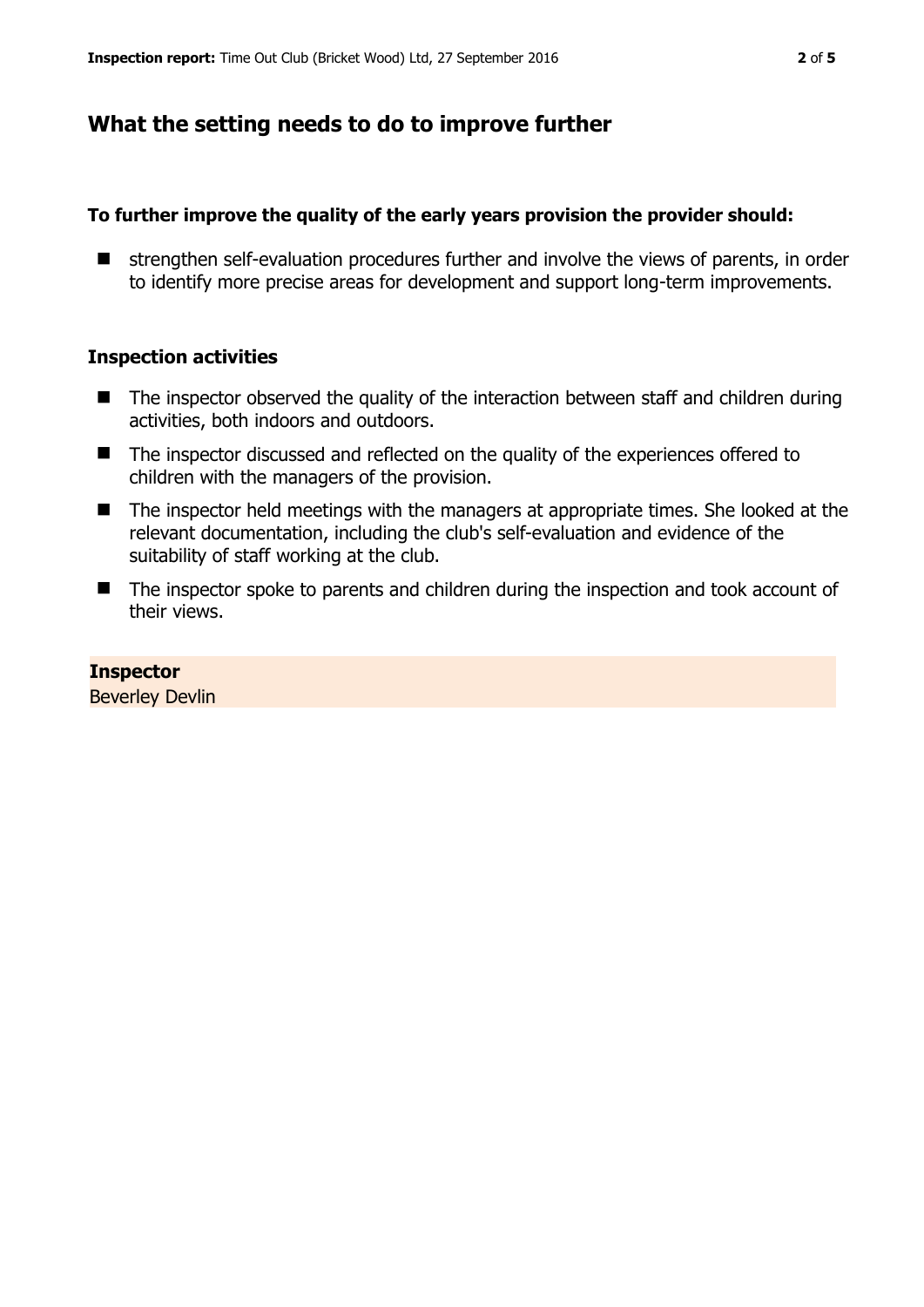## **Inspection findings**

#### **Effectiveness of the leadership and management is good**

The arrangements for safeguarding are effective. The managers ensure all staff have undergone suitability checks and that they understand their role in keeping children safe. All staff have a good understanding of the procedures to follow if they have a concern regarding a child's welfare. The management team monitors children's attendance and maintains all the required documentation to protect children's well-being. Secure risk assessment procedures are in place. Staff use these to help minimise potential risks and keep children safe from harm. The security of the premises is good. Staff have formed good relationships with the host school. Information is exchanged between staff, teachers and parents regarding children's care and learning needs to complement their time at school. Staff have thorough inductions and regular supervision. Training is regularly undertaken. This means that staff have up-to-date knowledge and skills to help them to fulfil their role.

#### **Quality of teaching, learning and assessment is good**

Children are warmly welcomed into the setting and quickly engage in play. A range of good quality resources, toys and equipment is used, both inside and outside, to promote children's enjoyment. Staff learn about children's interests, and ensure that resources reflect these and children's developmental needs. Children make choices and lead their own play. Each child has a key person who gathers information about children's progress and achievements. Children are well supported to develop independence skills, share and take turns. Group times are planned well. For example, an adult-led activity making hedgehogs is organised so that older children support younger children as they select their materials, cut, stick and discuss how they will decorate theirs. Children play with smallworld models and initiate their own imaginative stories and role play scenarios. Staff sensitively join in with children's play, extending their interests through discussions and recalling previous experiences. Children have a quiet area to go to, should they wish. This area includes an interesting range of books for children to enjoy. Children practise drawing and writing, and take part in a variety of board games. Children have good opportunities to increase their listening and speaking skills. For example, during group times staff ask children a range of questions and include them well in conversations.

#### **Personal development, behaviour and welfare are good**

Staff are attentive to children's different needs. Children interact with staff regularly, with warm reassurance available for them, if needed. Children are encouraged to get involved and try new things. They demonstrate a sense of achievement as staff celebrate their efforts and congratulate children about their ideas. Staff help children to learn about healthy lifestyles. Children follow suitable hygiene routines and manage their own personal needs. Children enjoy eating a range of nutritious foods and benefit from being active, such as playing football and tennis, and climbing the challenging outdoor equipment.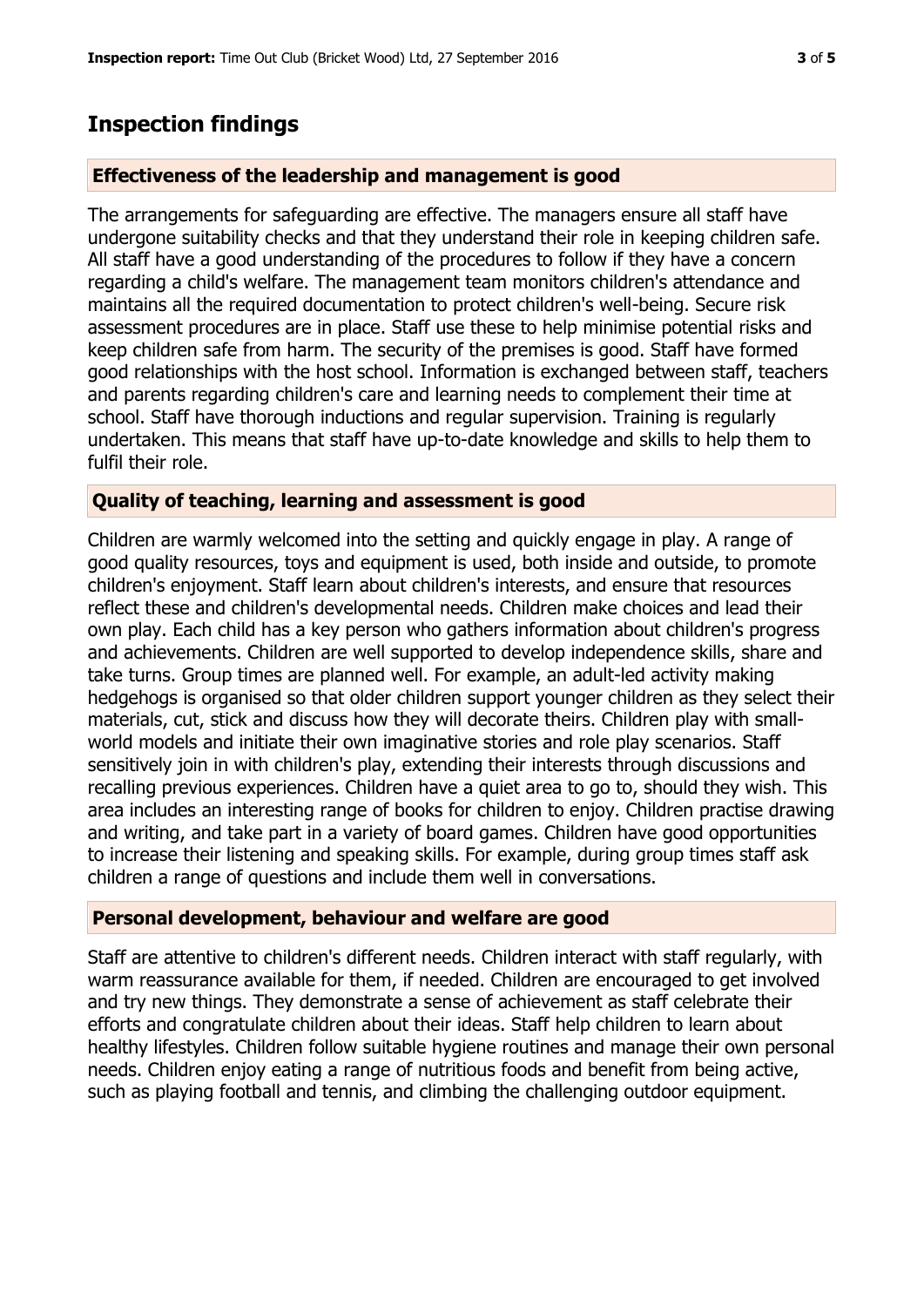## **Setting details**

| Unique reference number                             | EY369945                                                                             |  |
|-----------------------------------------------------|--------------------------------------------------------------------------------------|--|
| <b>Local authority</b>                              | <b>Hertfordshire</b>                                                                 |  |
| <b>Inspection number</b>                            | 1065127                                                                              |  |
| <b>Type of provision</b>                            | Out of school provision                                                              |  |
| Day care type                                       | Childcare - Non-Domestic                                                             |  |
| <b>Registers</b>                                    | Early Years Register, Compulsory Childcare<br>Register, Voluntary Childcare Register |  |
| Age range of children                               | $4 - 11$                                                                             |  |
| <b>Total number of places</b>                       | 32                                                                                   |  |
| Number of children on roll                          | 67                                                                                   |  |
| Name of registered person                           | Time Out Club (Bricket Wood) Limited                                                 |  |
| <b>Registered person unique</b><br>reference number | RP527850                                                                             |  |
| <b>Date of previous inspection</b>                  | 18 September 2013                                                                    |  |
| <b>Telephone number</b>                             | 07708 454211 07947064239                                                             |  |

Time Out Club (Bricket Wood) Limited was registered in 1999. The club employs five members of childcare staff, of whom three hold appropriate early years qualifications at level 3. The club opens Monday to Friday, during term time only. The breakfast club operates from 7.30am to 8.50am and after-school club open from 3.05pm to 6pm. The club supports a number of children who speak English as an additional language and children who have special educational needs or disability.

This inspection was carried out by Ofsted under sections 49 and 50 of the Childcare Act 2006 on the quality and standards of provision that is registered on the Early Years Register. The registered person must ensure that this provision complies with the statutory framework for children's learning, development and care, known as the early years foundation stage.

Any complaints about the inspection or the report should be made following the procedures set out in the guidance 'Complaints procedure: raising concerns and making complaints about Ofsted', which is available from Ofsted's website: www.gov.uk/government/organisations/ofsted. If you would like Ofsted to send you a copy of the guidance, please telephone 0300 123 4234, or email enquiries@ofsted.gov.uk.